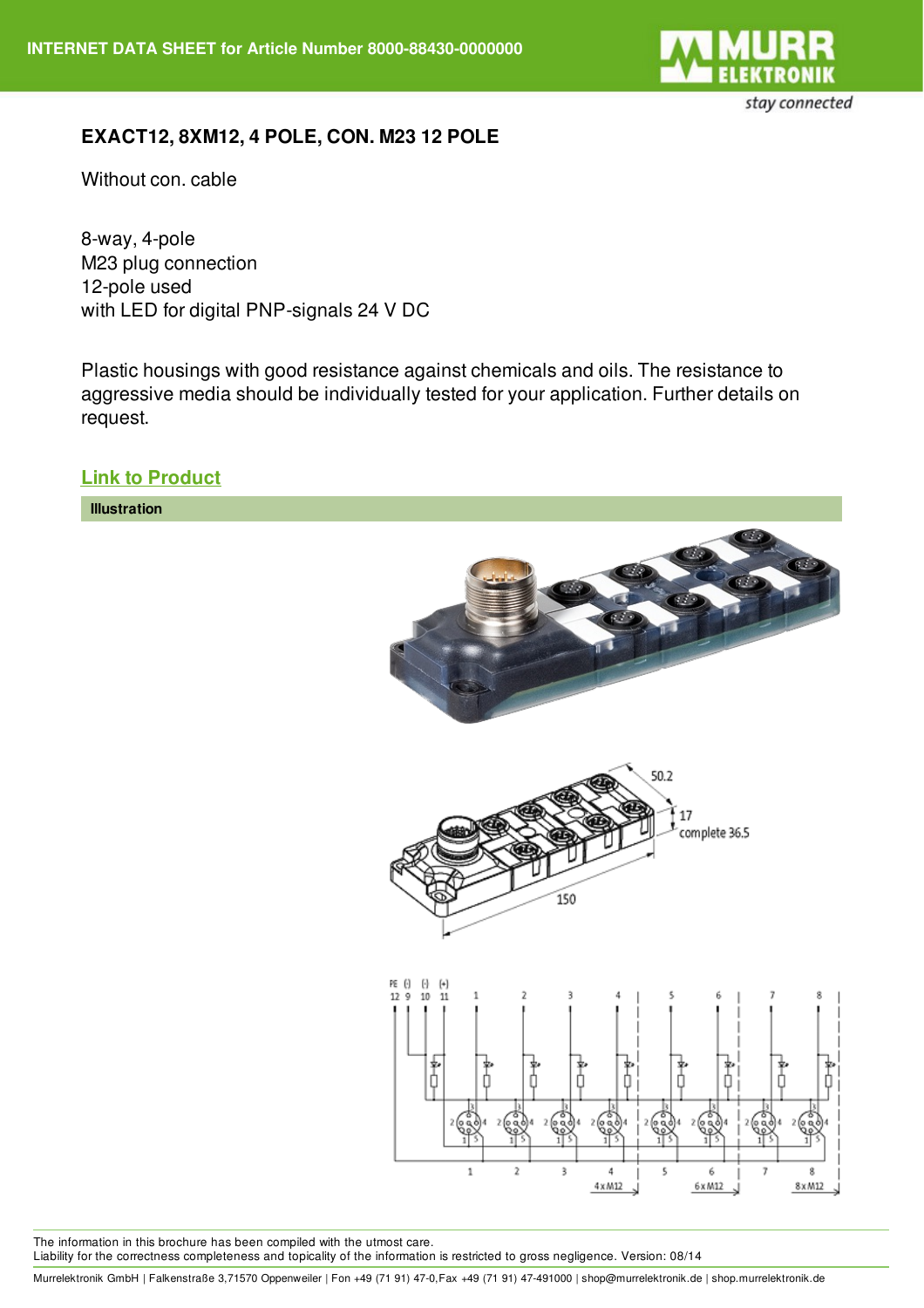

stay connected









Product may differ from Image

## **Approvals** JS Listed **General data**

The information in this brochure has been compiled with the utmost care. Liability for the correctness completeness and topicality of the information is restricted to gross negligence. Version: 08/14

Murrelektronik GmbH | Falkenstraße 3,71570 Oppenweiler | Fon +49 (71 91) 47-0,Fax +49 (71 91) 47-491000 | shop@murrelektronik.de | shop.murrelektronik.de